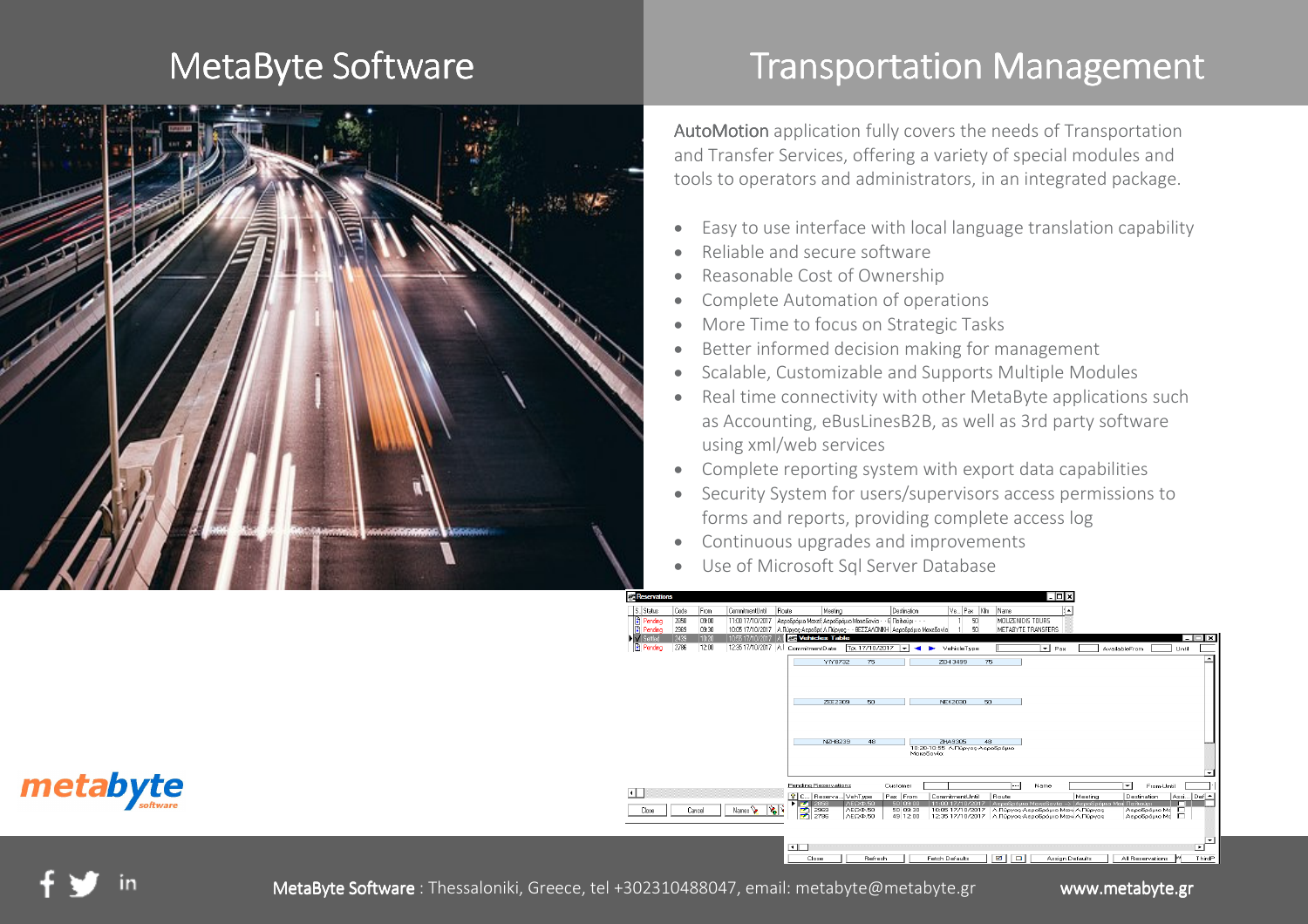## MetaByte Software



# **Transportation Management**

#### AutoMotion provides:

- •Vehicle's and Drivers files
- •Transport Reservation System
- •Multi Availability Plans
- •Vehicles drag & drop assignments
- •Out of services information list
- •Fuel Cost Control
- •Services and spare parts systems
- •Invoicing & Transaction system for customers and vendors
- •Cost and sell pricelists for automatic calculation of transfer routes
- •Extra Charges pricelists
- • Immediate information for transport cost, selling and profit using various different filters
- •Export Capabilities to Excel and other type of files
- • Security Console with customized permissions to forms and reports for each user with User Access Log